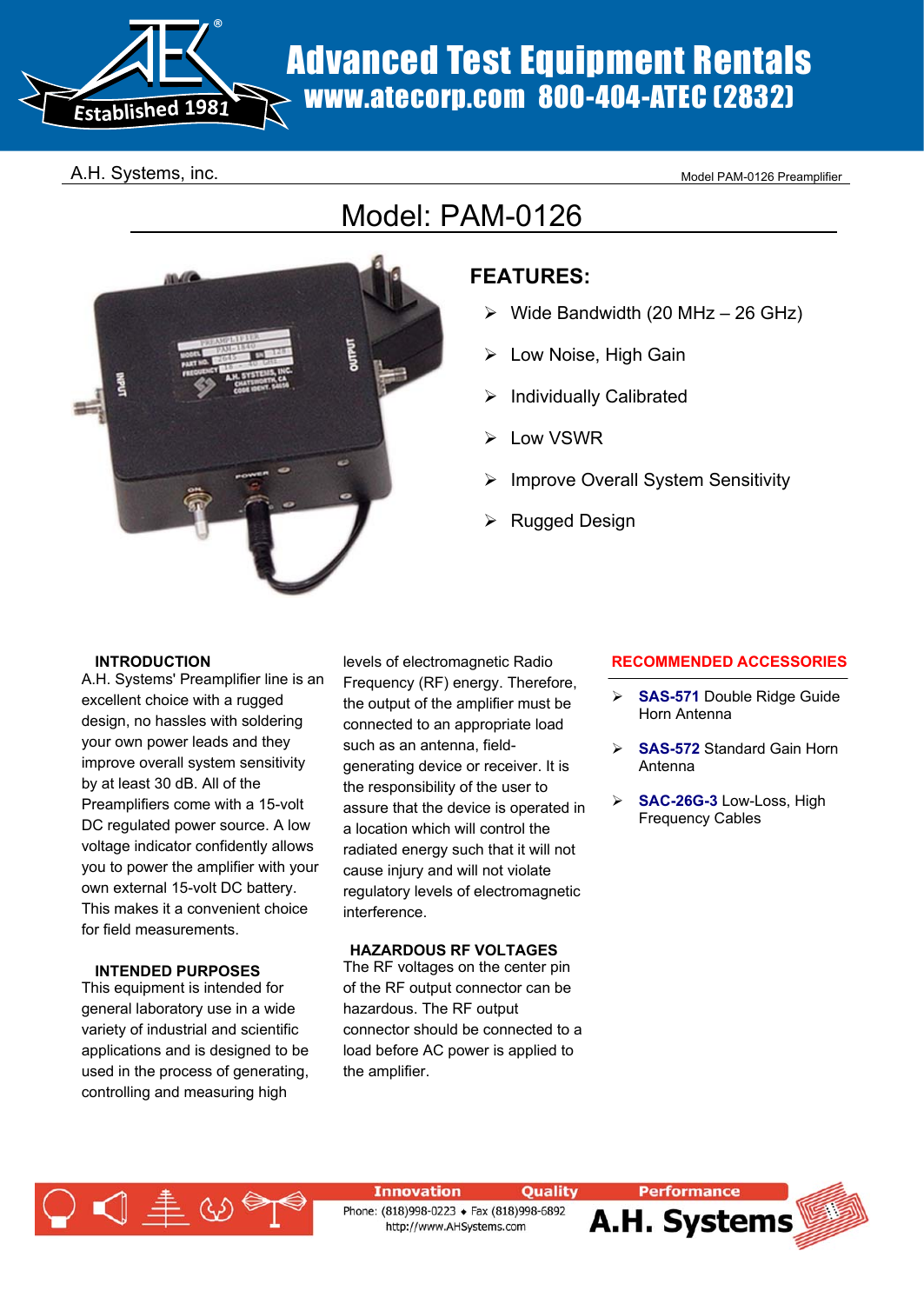## RANGE OF ENVIRONMENTAL CONDITIONS

This equipment is designed to be safe under the following environmental conditions:

- Indoor use
- Altitude up to 2000M
- Temperature of 5°C to 40°C
- Maximum relative humidity 80% for temperatures up to  $31^{\circ}$ C. Decreasing linearly to 50% at 40°C
- Mains supply voltage fluctuations not to exceed +/- 10% of the nominal voltage or minimum and maximum autoranging values.
- Pollution degree 2: Normally non-conductive with occasional condensation.

While the equipment will not cause hazardous conditions over this environmental range, performance may vary.



Frequency Response (Typical)